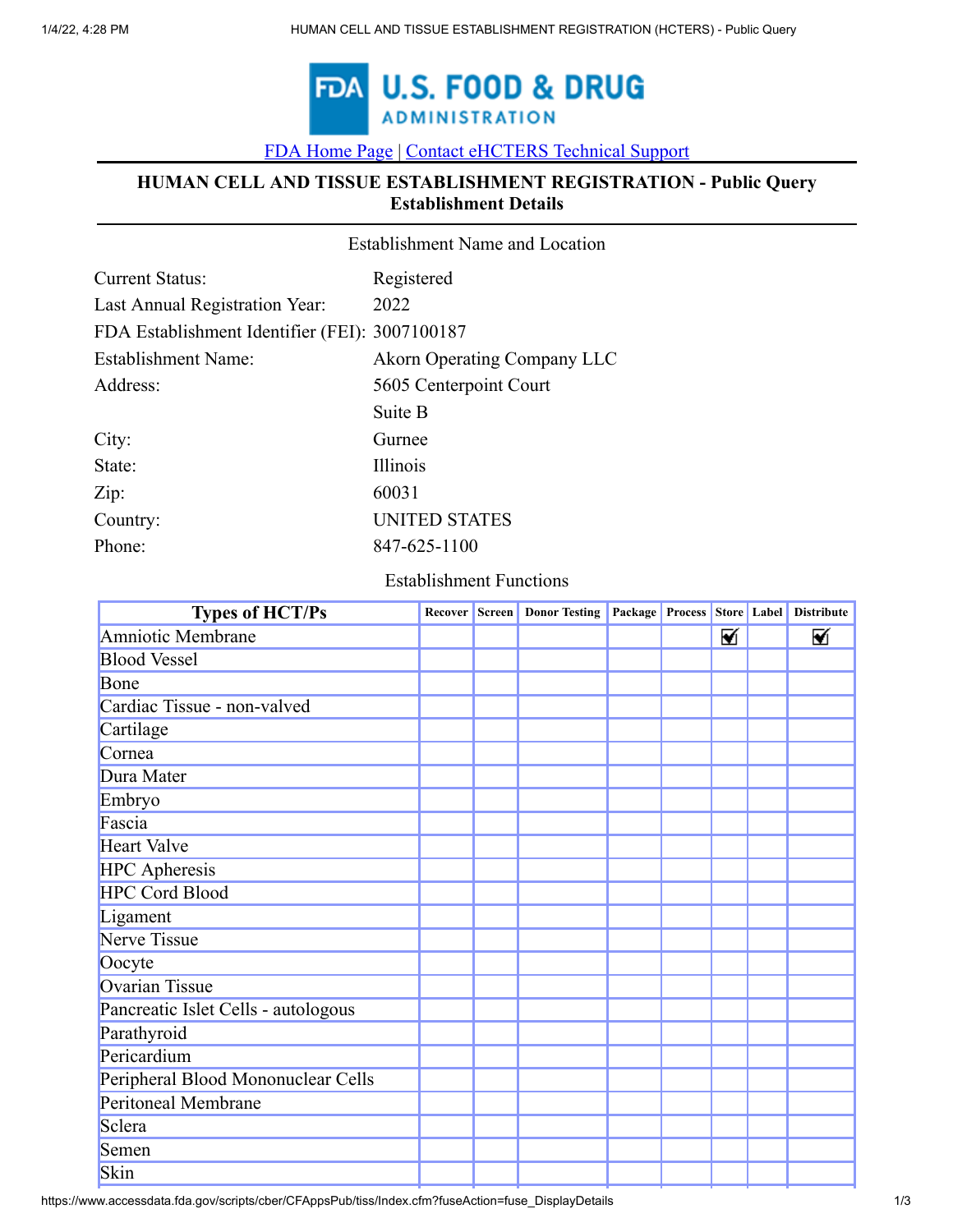1/4/22, 4:28 PM HUMAN CELL AND TISSUE ESTABLISHMENT REGISTRATION (HCTERS) - Public Query

| Tendon                   |  |  |  |  |
|--------------------------|--|--|--|--|
| <b>Testicular Tissue</b> |  |  |  |  |
| Tooth Pulp               |  |  |  |  |
| Umbilical Cord Tissue    |  |  |  |  |

## Establishment HCT/P Listing

|                                     | <b>HCT/Ps</b>    |                          |
|-------------------------------------|------------------|--------------------------|
| <b>Types of HCT/Ps</b>              | <b>Described</b> | <b>Proprietary Names</b> |
|                                     | in 21 CFR        |                          |
|                                     | 1271.10          |                          |
| Amniotic Membrane                   | $\overline{X}$   |                          |
| <b>Blood Vessel</b>                 |                  |                          |
| Bone                                |                  |                          |
| Cardiac Tissue - non-valved         |                  |                          |
| Cartilage                           |                  |                          |
| Cornea                              |                  |                          |
| Dura Mater                          |                  |                          |
| Embryo                              |                  |                          |
| Fascia                              |                  |                          |
| <b>Heart Valve</b>                  |                  |                          |
| <b>HPC</b> Apheresis                |                  |                          |
| <b>HPC Cord Blood</b>               |                  |                          |
| Ligament                            |                  |                          |
| <b>Nerve Tissue</b>                 |                  |                          |
| Oocyte                              |                  |                          |
| <b>Ovarian Tissue</b>               |                  |                          |
| Pancreatic Islet Cells - autologous |                  |                          |
| Parathyroid                         |                  |                          |
| Pericardium                         |                  |                          |
| Peripheral Blood Mononuclear        |                  |                          |
| Cells                               |                  |                          |
| <b>Peritoneal Membrane</b>          |                  |                          |
| Sclera                              |                  |                          |
| Semen                               |                  |                          |
| Skin                                |                  |                          |
| Tendon                              |                  |                          |
| <b>Testicular Tissue</b>            |                  |                          |
| <b>Tooth Pulp</b>                   |                  |                          |
| <b>Umbilical Cord Tissue</b>        |                  |                          |

## HCT/P Listing - Donor Information

| <b>Types of HCT/Ps</b>             | <b>SIP</b> | <b>Directed</b> | Anonymous | <b>Autologous</b> | <b>Family Related</b> |
|------------------------------------|------------|-----------------|-----------|-------------------|-----------------------|
| Embryo                             |            |                 |           |                   |                       |
| <b>HPC</b> Apheresis               |            |                 |           |                   |                       |
| HPC Cord Blood                     |            |                 |           |                   |                       |
| Oocyte                             |            |                 |           |                   |                       |
| Peripheral Blood Mononuclear Cells |            |                 |           |                   |                       |
| Semen                              |            |                 |           |                   |                       |

# **Print Date: 01/04/2022**